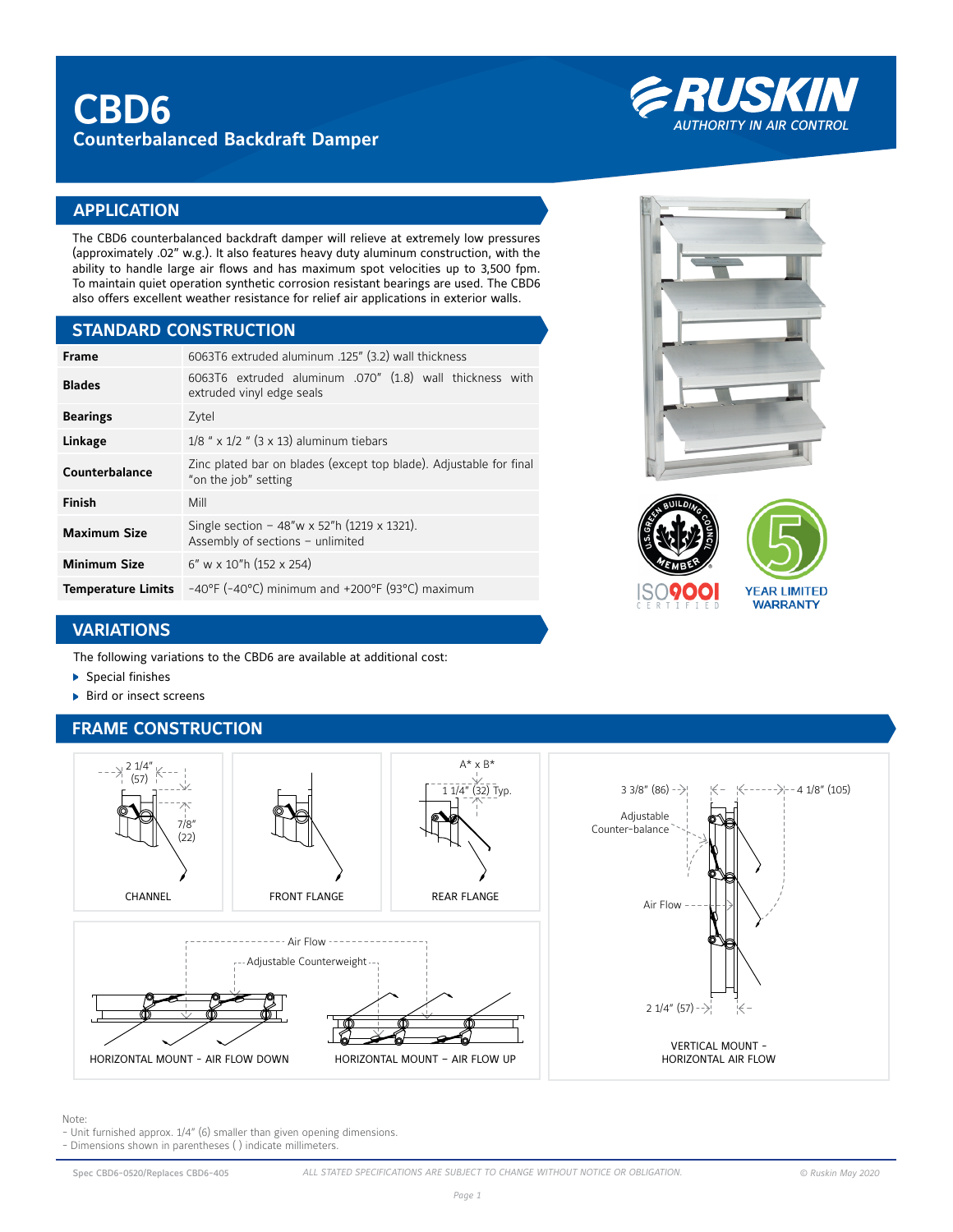# **PERFORMANCE DATA**

| <b>Damper Performance</b> |                                        |                                          |                |             |                        |                          |  |  |
|---------------------------|----------------------------------------|------------------------------------------|----------------|-------------|------------------------|--------------------------|--|--|
| <b>Damper Width</b>       | <b>Maximum Back</b><br><b>Pressure</b> | <b>Maximum System</b><br><b>Velocity</b> | Leakage*       |             | <b>Blades Start To</b> | <b>Blades Fully Open</b> |  |  |
|                           |                                        |                                          | % Of Max. Flow | CFM/Sq. Ft. | Open                   |                          |  |  |
| 48" (1219)                | $4.0''$ w.g.                           | 2500 FPM                                 | 0.6%           | 15          | $0.01''$ w.g.          | $0.05''$ w.g.            |  |  |
| 36" (914)                 | $8.0''$ w.g.                           | 2500 FPM                                 | 0.6%           | 15          |                        |                          |  |  |
| 24" (610)                 | $12.0''$ w.g.                          | 2500 FPM                                 | 0.7%           | 17.5        |                        |                          |  |  |
| $12"$ (305)               | $16.0''$ w.g.                          | 2500 FPM                                 | $1\%$          | 25          |                        |                          |  |  |

\*Leakage information based on pressure differential of 1" w.g. tested per AMCA Std. 500.



Air Velocity in FEET and METERS per minute through FACE AREA.